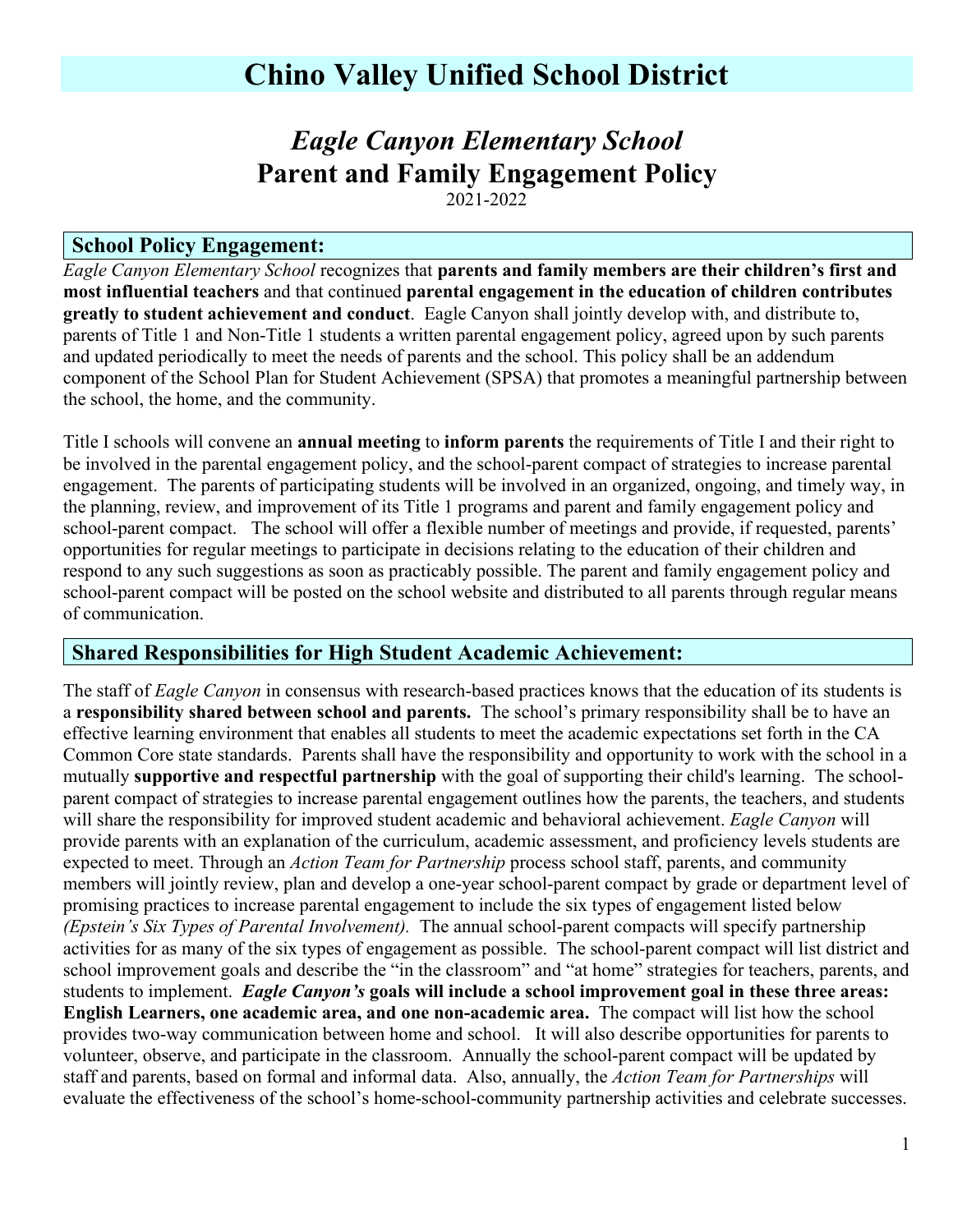This **shared responsibility** will help the school and parents build and develop a partnership to help children reach or exceed the grade level standards.

*Eagle Canyon* will support these home-school partnerships by using the following **six types of engagement:**

- 1. *Parenting.*We will promote and support parenting skills and the family's primary role in encouraging a child's learning at each age and grade level, and all staff members will work effectively with our diverse families. *Eagle Canyon* will provide learning opportunities for parents at our Parent Academies, English Learner Parent Meeting, GATE Parent Meeting, School Site Council Meetings, and English Learner Advisory Committee (ELAC) Meetings.
- 2. *Communication***.** We will communicate about curriculum, instruction, assessment, staff development, school programs and student progress through two-way, meaningful, timely and effective school-tohome, home-to-school, and school-to-community methods. An emphasis will be made to communicate effectively with those parents who have limited proficiency in English or literacy challenges. Eagle Canyon will effectively communicate with parents through our weekly Aeries Communication, our Eagle Canyon School/Class websites, our Aeries Student Portal, our weekly Eagle Rally Routines, and our Student Handbook.
- 3. *Volunteering.*We will expand the recruitment, training, and recognition of family and community volunteers; we will provide opportunities for families and community members to contribute from home, the workplace, and other community-based sites. *Eagle Canyon* will offer parents the ability to volunteer by communicating through emails, PTA meetings, school/class websites, and provide volunteer opportunities and information during Back to School Night and Meet-Your-Teacher Day. Volunteer activities include room parents, Art Pals, Fall Family Festival, Literacy Week, Mileage Club, end-of-theyear Tailgate Party, Red Ribbon Week, and parent/sibling nights, etc. once COVID-19 restrictions are lifted.
- 4. *Learning at Home.*We will promote family engagement in learning activities at home including homework and other curriculum-related activities appropriate to the grade and development of the student. *Eagle Canyon* will provide parents opportunities to learn at home through our Parent Academy take-home information, our school/class websites, information provided by SSC and our ELAC Committees, and our web-based learning programs such as, SAVVAS for K-5 math, Big Ideas for Grade 6 math, ConnectEd for K-6 ELA, and IXL Learning.
- 5. *Decision-making.*We will include students, parents, and community members as partners in planning and decision-making. We will encourage participation by parents and family members in decisions that affect their child's educational experiences and comply with state and federal laws and regulations pertinent to family engagement. *Eagle Canyon* will ensure that decisions are made regarding curriculum, school expenditures related to the LCAP, and school programs through the School Site Council (SSC), English Learner Advisory Committee (ELAC), GATE Parent Meetings, and the PTA.
- 6. *Collaborating with Community.* We will coordinate resources and services for students and families with businesses, agencies, service organizations and other groups and provide services to the community through our volunteer efforts and community improvement projects. Eagle Canyon will grow community involvement and resources through Art Pals, Fall Family Festival, grade level performances, open house, weekly rallies, dine-out nights, and relationships with Chino Human Services to provide counseling when needed as allowed during the COVID-19 restrictions.